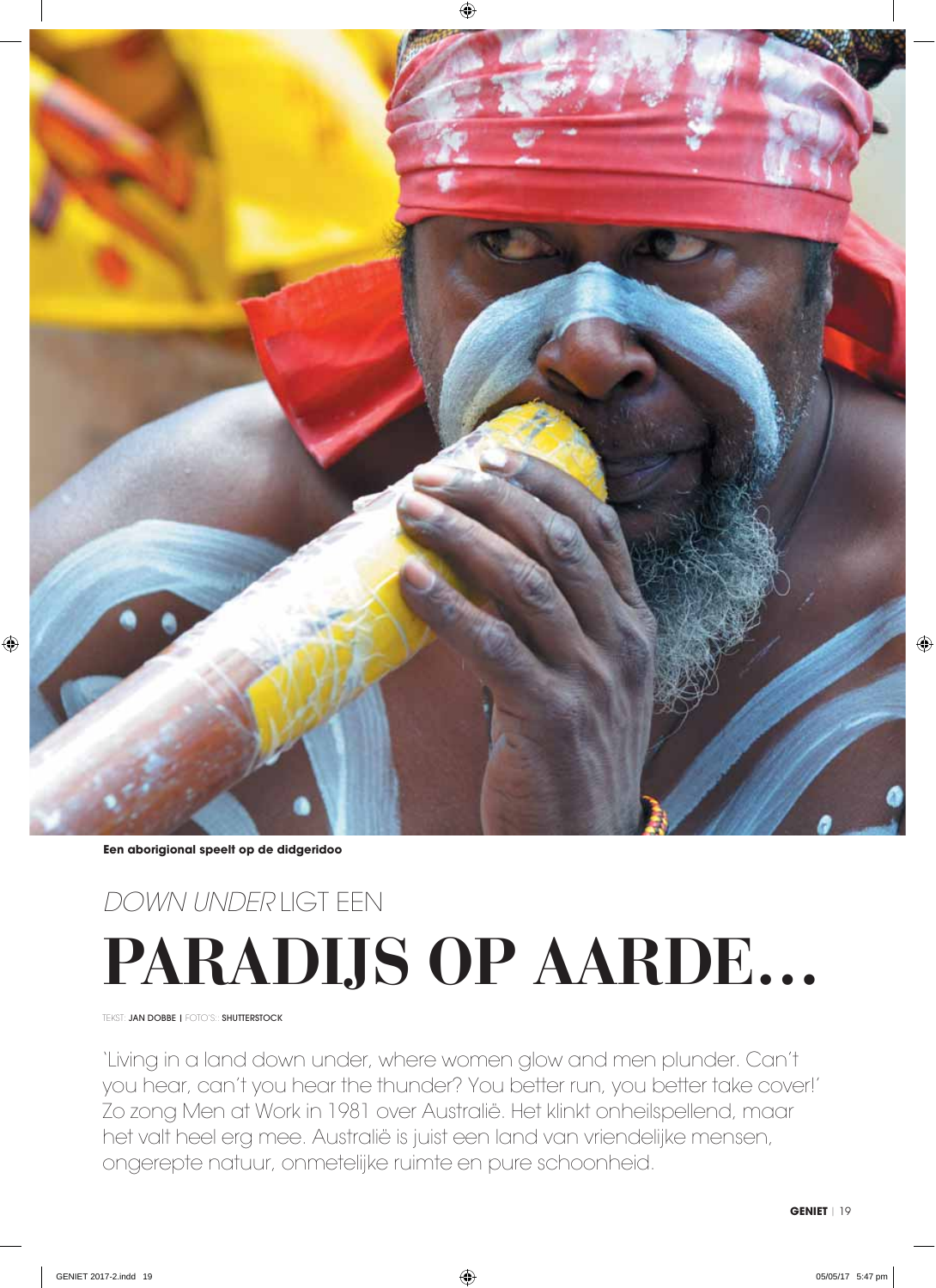own under' is een geuzennaam voor Australië geworden. Oorspronkelijk had het de betekenis van 'ergens daar beneden', verwijzend naar het zuidelijk halfrond van de aarde, waar Australië bijna het zuidelijkste continent is. Het werd ontdekt door de Nederlanders in 1605, maar in 1778 gekoloniseerd door de Engelsen. Die gebruikten het hete, droge land als strafkolonie voor dieven, inbrekers en andere misdadigers: de 'plunderaars' uit het liedje van Men at Work. De eerste blanke bewoners na de Aboriginals waren dus niet altijd zulke lieverdjes. Maar daar merk je nu niets meer van: de circa 20 miljoen Australiërs zijn vriendelijke mensen die er sinds de onafhankelijkheid in 1901 hard aan hebben gewerkt om van hun land een succes te maken. Er is heel erg veel te zien en te beleven in Australië, we beperken ons hier tot enkele highlights.

# **Nieuw-Zuid-Wales**

Nieuw-Zuid-Wales ligt in het oosten, aan de Tasmanzee. De smalle kuststrook, met een klimaat dat varieert van gematigd aan de uiterste zuidkust tot subtropisch aan de grens van Queensland, is 'the place to be'. De miljoenenstad Sydney is sinds de Olympische Zomerspelen van 2000 erg in trek. De stad is hip, groen, gastvrij en heeft een van de mooiste havens ter wereld. U kunt er het iconische Sydney Opera House

## **Outback**

Met de term 'outback' worden alle regio's aangeduid die ver van de bewoonde wereld liggen. De outback beslaat bijna driekwart van Australië en strekt zich uit over het Noordelijk Territorium en West-Australië en delen van de deelstaten Queensland, Nieuw-Zuid-Wales en Zuid-Australië.

van de Deense architect Jørn Utzon bezoeken en de Sydney Harbour Bridge beklimmen: een spannende tocht van circa drieënhalf uur. Uw beloning is een schitterend uitzicht over de stad.

# **Blue Mountains**

De Blue Mountains liggen ten westen van Sydney. De dichte eucalyptusbossen geven de lucht een blauwe gloed, vandaar de naam. Het uitzicht over dit gebergte met veel inheemse dieren, diepe ravijnen, watervallen en onontgonnen struikgewas is adembenemend. Een schitterende rotsformatie - de Three Sisters (volgens een Aboriginal-legende zijn hier drie zussen versteend) - kunt u zien vanaf Echo Point, een uitkijkpunt nabii de stad Katoomba.



**The Three sisters**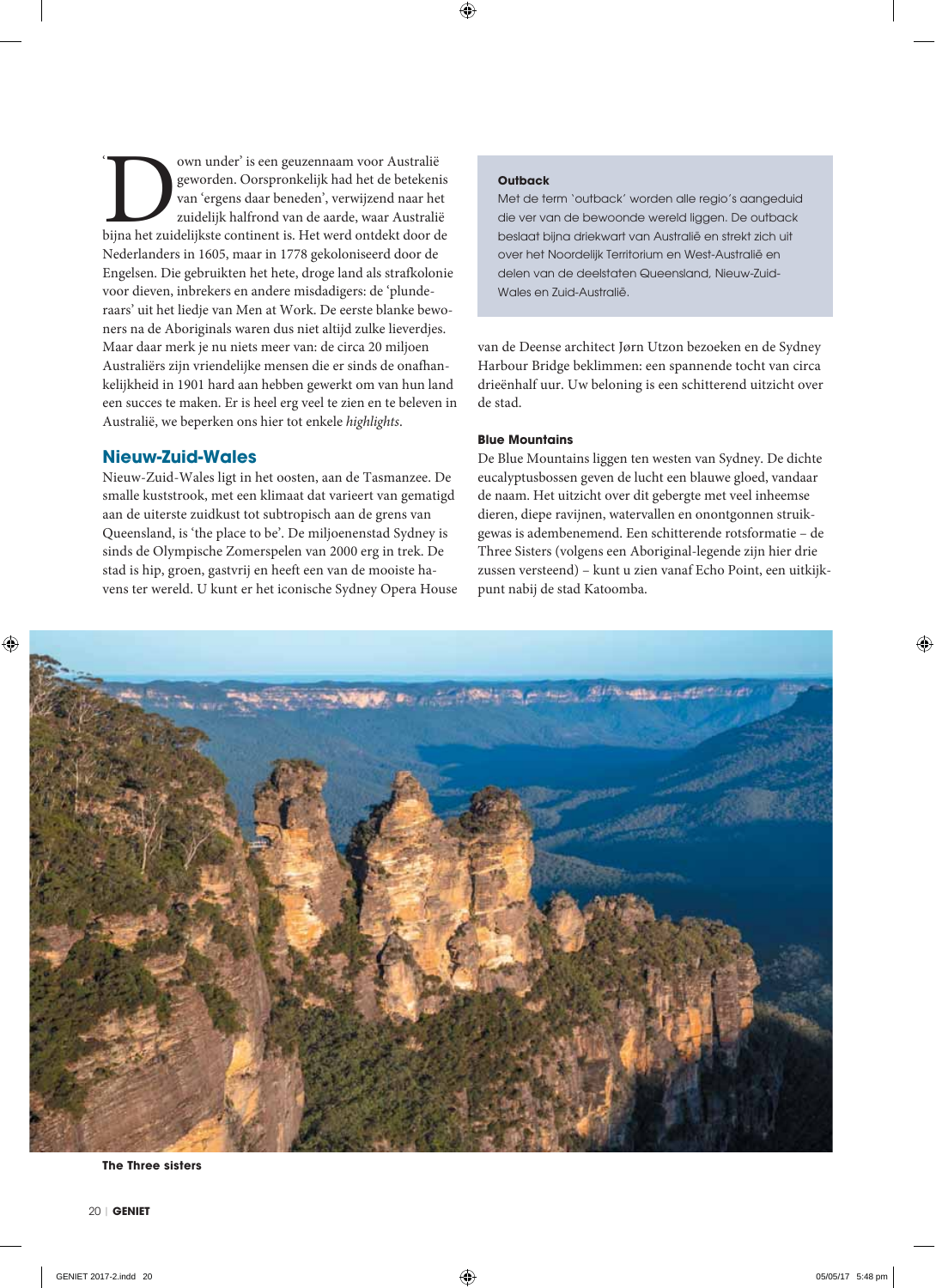## Wijn drinken of... skiën

Op nog geen twee uur rijden van Sydney ligt de oudste wijnstreek van Australië, Hunter Valley. Volg een rondleiding op een van de ruim honderd wijnhuizen en proef de heerlijke wijnen. Maar er is meer te doen: lekker eten, golfen, fietsen, ballonvaren of paardrijden. En... in de Snowy Mountains, kortweg The Snowies, kunt u skiën! Het is het hoogste gebergte op het vasteland van Australië, met Mount Kosciuszko als hoogste punt (2228 meter). Er valt in juni, juli en augustus sneeuw in dit gebied.

# **Noordelijk Territorium**

Het Noordelijk Territorium trekt veel avonturiers. Hier bent u daadwerkelijk 'in the middle of nowhere': met maar 200.000 inwoners op een oppervlakte 38 keer zo groot als Nederland...

# **Uluru (Ayers Rock)**

In het nationaal park Uluru-Kata Tjuta treffen we een van de bekendste symbolen van Australië: Uluru (Ayers Rock). Deze grote, rode rots ligt midden in het dorre, rode hart en trekt veel toeristen. De kleurveranderingen door de zonsopkomst en ondergang zijn uitermate spectaculair. U kunt in Yulara verblijven, een nederzetting met een vliegveldje, hotels, restaurants en een camping. Voor de lokale Aboriginals, de Anangu, is dit een belangrijke religieuze plaats. Beklimmen van de rots is voor hen taboe, en veel toeristen besluiten uit respect zich niet aan deze zware en gevaarlijke beklimming te wagen. Er is echter een alternatief: een goed gedocumenteerde wandeling om de rots heen.

# **Kakadu**

In het noorden ligt het tropische, groene Kakadu National Park, een prachtig natuurreservaat en rijk aan de Aboriginal-cultuur. Ten oosten daarvan ligt Arnhemland, het geboorteland van de Aboriginals die hier al 20.000 tot 50.000 jaar leven. In Arnhemland zijn er culturele centra die je een kijkje bieden in deze oeroude cultuur. De deelstaat-hoofdstad Darwin en Alice Springs zijn prettige stadjes van waaruit je toegang hebt tot de diverse nationale parken.

# **Queensland**

Queensland is een prachtige bestemming voor iedereen die van zon, zee, strand en prachtige natuur houdt. In het zuiden aan de Gold Coast vindt u naast een subtropisch regenwoud ook een waar surfparadijs met ideale golven en gouden zandstranden. Hoofdstad Brisbane van deze deelstaat ('Brissie') staat bekend om haar schoonheid, zachte klimaat en relaxte sfeer met vele terrasjes en festivals.

# **Great Barrier Reef**

Dit 'achtste wereldwonder' bestaat uit bijna 3000 individuele riffen en 900 eilanden uitgestrekt over een gebied van zo'n 334.400 vierkante kilometer. De biodiversiteit is er zeer groot: er leven onder meer haaien, dolfijnen, schildpadden en walvissen. Het water is zeer helder, je kunt soms wel zestig meter



Snorkelen in de Great Barrier Reef



**De Uluru** 

diep zien. Duiken en snorkelen zijn de beste manieren om het gebied te verkennen. U zwemt dan langs kleurrijke koraalriffen tussen duizenden verschillende soorten tropische vissen. De combinatie met de aangename temperatuur (nooit onder de 25 graden!) maakt het de grootste toeristische attractie van het land. Bezoekers moeten zich wel aan de regels van het ecotoerisme houden: alleen kijken en niets aanraken, niet op het koraal staan en niets meenemen!

# **Cairns**

Cairns is de levendige tropenstad in het noorden. Het is dé uitvalsbasis voor vele attracties. Voor een zeiltocht naar de Great Barrier Reef, maar net zo gemakkelijk voor een trip naar een prachtige eeuwenoud regenwoudgebied als Cape Tribulation of Daintree National Park.

# Zuid-Australië

Voor ongerepte natuur, unieke diersoorten, uitgestrekte outback, wilde bergketens, intrigerende Aboriginal-cultuur, adembenemende kusten en heerlijk eten en drinken, moet u hier zijn. Adelaide, de hoofdstad van deze deelstaat, is een mooie, rustige stad met fijne parken, brede straten, moderne en klassieke gebouwen, levendige cafés en bijzondere kunstfestivals.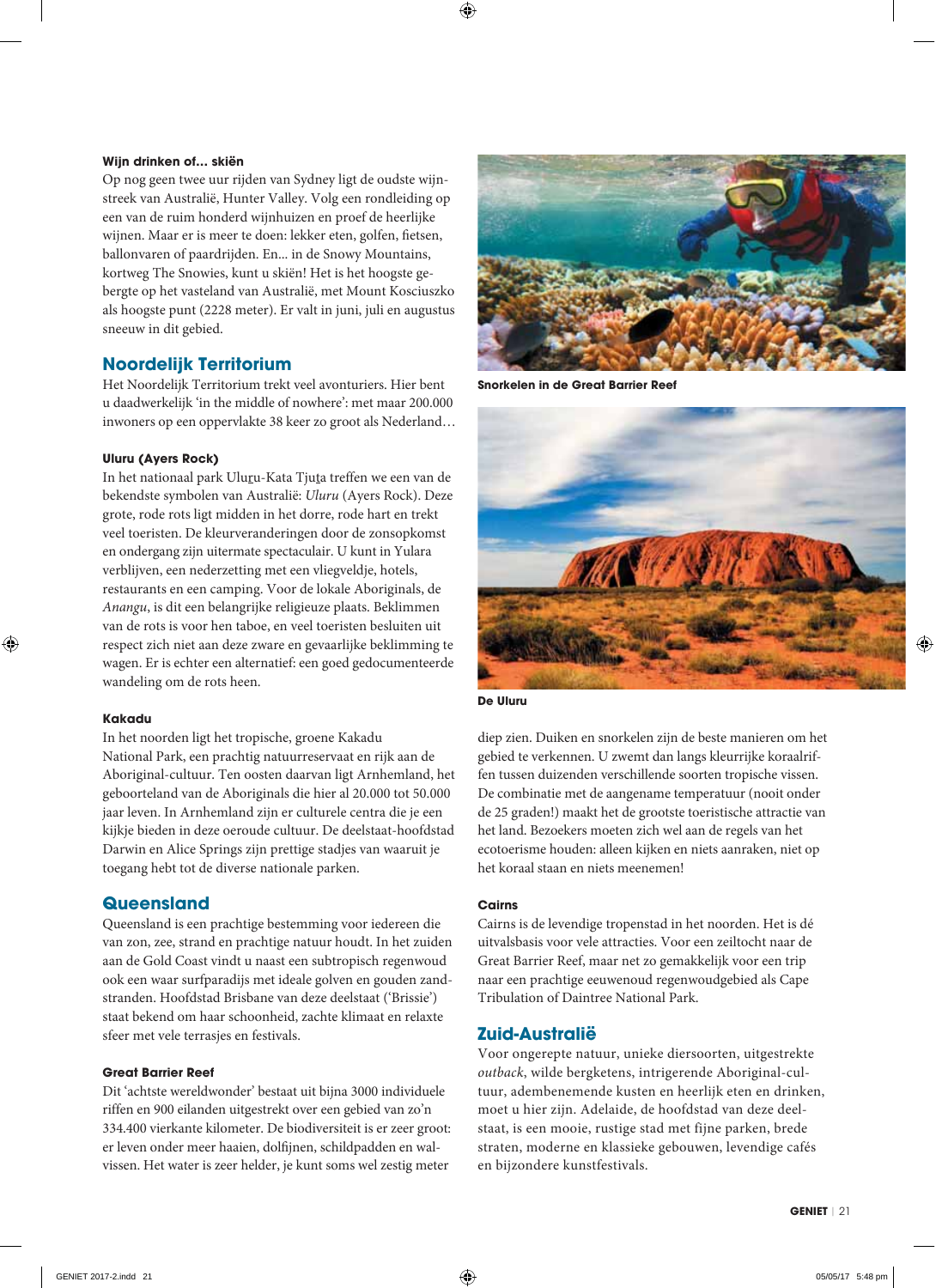# OUDERENGENEESKUNDIGE VERENA BÖTTCHER 'AUSTRALIËRS ZIJN HEEL OPEN EN VRIENDELIJK, EN ZEER BEHULPZAAM'

Specialist Ouderengeneeskunde Verena Böttcher (42) uit Arnhem is verbonden aan de Praktijk Ouderengeneeskunde Bertholet in Velp. 'We worden door de huisarts gevraagd bij de behandeling van ouderen met complexe meervoudige problematiek. We doen een volledig geriatrisch assessment in de thuissituatie en betrekken zo nodig paramedici, zoals fysiotherapeut of ergotherapeut. Onze bevindingen bespreken we met de oudere en het systeem om hem heen en we coördineren vervolgens de behandeling. Belangrijkste doel is verbetering van de kwaliteit van leven en zelfstandigheid. Hoe kun ie met weinig belastende ingrepen het beste effect voor de oudere behalen? Dat is de uitdaging.'

#### Zien en ervaren

Verena was in augustus 2016 drie weken met haar kinderen Róan (13) en Léa (11) op bezoek bij haar vriendin Dorit Lesterhuis in Perth, West-Australië. 'Dorit is ook specialist ouderengeneeskunde. We kennen elkaar al van onze studie en zijn goede vriendinnen geworden. Die vriendschap bleef, ook toen zij in 2013 emigreerde naar Australië.' Verena vindt het mooi om haar kinderen jets van de wereld te laten zien: 'Het is belangrijk dat ze in contact komen met andere volkeren en culturen. Laat ze het maar zien en ervaren.' Ze verbleven vooral in de buurt van Perth en maakten van daaruit diverse meerdaagse uitstapjes. 'Hoogtepunt was een weekend op Rottnest Island, met prachtige

witte stranden, azuurblauw water, dolfijnen, zeeleeuwen en schattige minikangoeroes: quokka's! We hebben er gewandeld en gezwommen. Heerlijk! Ook konden we er goed eten, waarbij je de lokale mensen ontmoet.' 'De Australiërs zijn heel open en vriendelijk, en zeer behulpzaam. Haha, alleen het accent waarmee ze spreken, is soms niet te verstaan. Daar moest ik heel erg aan wennen.' Met hun vrienden en hun drie kinderen bezochten ze Margaret River, met eveneens prachtige uitzichten over zee, bossen en grotten die je kunt bezoeken. 'We hebben er kangoeroes gezien en overnacht in een gezellige houten cabin met "Bush tv", oftewel een houtkachel. Ook dat was heerlijk!'

#### **Internationaal**

Verena aenoot van de havenplaats Fremantle, een voormalig gevangeniskolonie: 'Nu is het een mondaine kustplaats, met een jachthaven en veel boetiekjes. Daar hebben we lekker gewandeld en geshopt.' In een Food Court gingen ze opnieuw op avontuur: 'De Food Court is overgewaaid uit Zuidoost-Azië. Het is een soort winkelcentrum met allemaal restauranties in een carré. In het midden staan eettafels waar iedereen gezellig zit te smullen van de internationale gerechten. De een eet Thais, de ander Japans enzovoort. Zo merk je ineens dat Australië heel internationaal is en vlak bij Azië ligt. Voor Dorit en haar gezin was deze manier van uit eten gaan inmiddels heel normaal.'



Verena met links dochter Léa en rechts zoon Róan op Rottnest Island



Hallo zeggen tegen een jonge auokka op Rottnest Island



'Bush ty' en *marshmallows* in de houten cabin

#### **The Ghan-spoorliin**

Avontuurlijk ingestelde toeristen rijden met de auto dwars door de woestijn van Adelaide naar Alice Springs, langs de beroemde The Ghan-spoorlijn. Onderweg komt u dan in de mijnstad Coober Pedy, waar de bewoners vanwege de extreme hitte ondergronds wonen. Verder komt u bijna niks tegen, op wat tankstations en caravan parks na. Juist dat maakt rijden hier zo'n ongekende ervaring.

## Outback

Ten noorden van Adelaide liggen de Flinders Ranges. In dit gebergte vindt u de bekende rode aarde, uitgestrekte

vlakten, sprookjesachtige bergen en dalen, en wilde dieren. 's Avonds kunt u in complete stilte genieten van de sterrenhemel. De Murray River meandert door een groot deel van de staat. U kunt er een cruise maken, woonboten huren of waterskiën

# Wiin

Zuid-Australië is ook het centrum van de befaamde Australische wijnindustrie. Hier komt zeventig procent van de wijnexport vandaan. De heerlijkste wijnen kunt u in de Barossa Valley proeven, ten oosten van Adelaide. Maar behalve wijn proeven, kunt u er ook heerlijk eten.